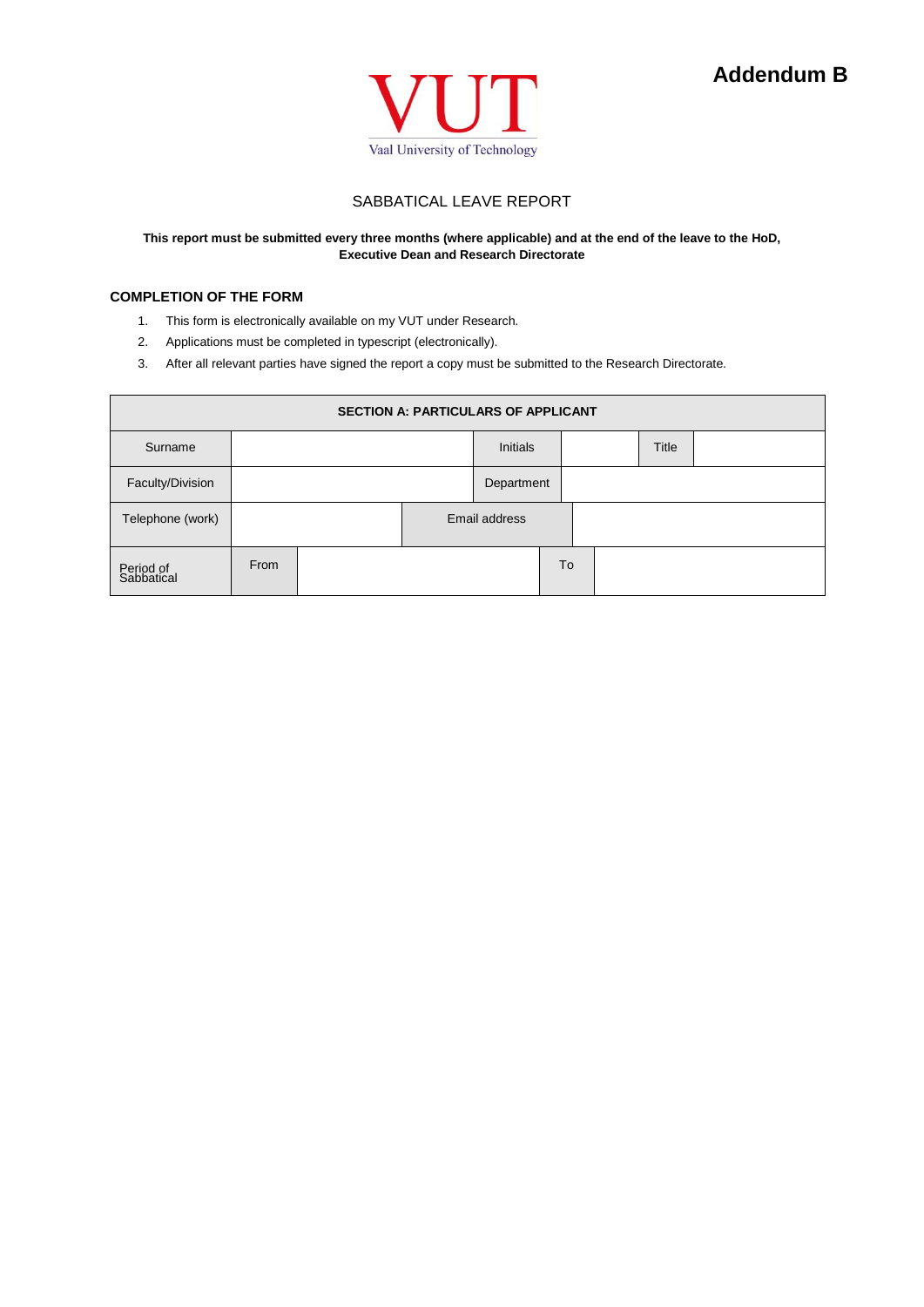# **SECTION B: SABBATICAL LEAVE REPORT BASED ON APPROVED SABBATICAL LEAVE (If targets for outputs were not met, provide reasons)**

#### **SECTION C: PROOF OF OUTPUT(S) / PROGRESS**

Attach proof as indicated below, where applicable:

- 1. Acknowledgement of receipt of article (s) submitted for publication to accredited journal (s).
- 2. A letter from the study leader/ promoter confirming output / progress.
- 3. A letter from the editor / publisher confirming receipt of chapters / books.
- **Other**

#### **SECTION D:**

## **STATEMENT BY THE APPLICANT AND RECOMMENDATION BY HOD AND EXEUCTIVE DEAN/LINE MANAGER(FOR ACADEMIC/PROFESSIONAL STAFF AND ACADEMIC STAFF)**

#### **STATEMENT BY THE APPLICANT**

I declare that:

- The foregoing information is to the best of my knowledge, complete and correct.
- I will inform the HoD and Executive Dean of any changes that may occur with regard to the information submitted above.

| Sinn.<br>plicant | $\sqrt{2}$<br>$\cdot$ | month | do.<br>ua |  |
|------------------|-----------------------|-------|-----------|--|